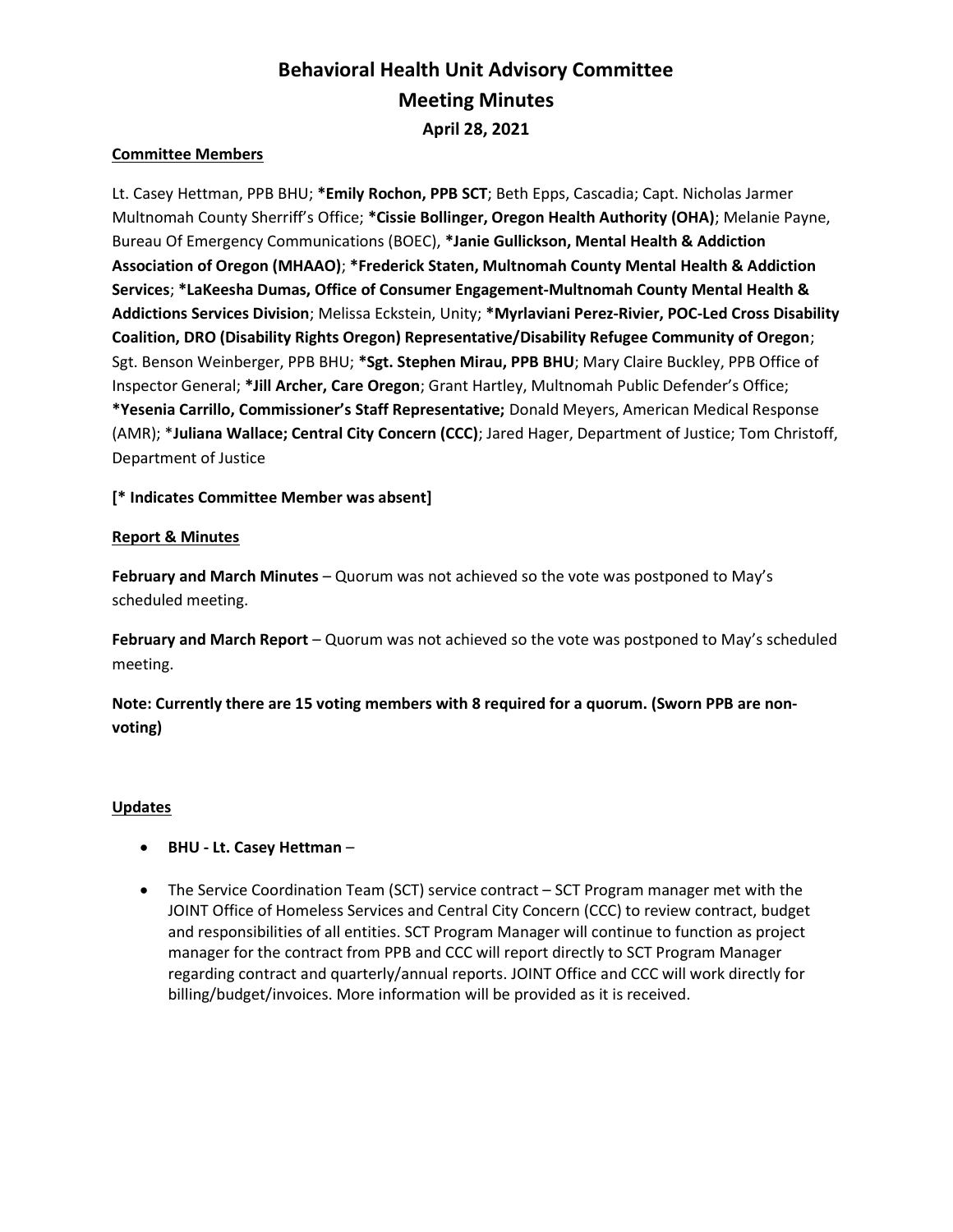#### Discussion

 BHUAC Community Engagement Meeting Debrief – Approximately 50 community members attended the first meeting. Janie, Casey and Emily presented. After the presentations concluded a question and answer session ensued. Overall the meeting went well.

The fact that the meeting is still closed to the public continues to be on the community's mind. Janie received correspondence from the Mental Health Association (MHA) and they are again encouraging the BHUAC to open up the meeting to the general public. The plan is to reemphasize the previous response sent to MHA on this topic from last year. These meetings with the public with a question and answer session at the end will continue on a quarterly basis.

The moderator did an excellent job to keep things moving forward and to ensure everyone's feelings were acknowledged and validated. She expressed her willingness to continue in the role as moderator at future meetings.

- Due to the general public showing a renewed interest in reviewing the BHUAC minutes and reports we should consider submitting the BHUAC minutes and reports to members via email after they are completed for official voting to take place. This will aid in getting the information out in a more expedient manner to the public. The members who were present agreed that this would work for them.
- An inquiry to the group was made to invite Portland Street Response to provide a presentation/overview to the BHUAC. Committee members agreed and will be scheduled in the upcoming months.
- A committee member provided information regarding Federal funding for Oregon. Part of the \$100,000,000 will be establishing a 988 mental health crisis line as an alternative to 911. Work groups have been conducting feedback from state stakeholders and creating policy and procedures for implementation.
- A committee member had the opportunity to speak with a reporter from the Oregonian today. The committee member stressed the importance of utilizing the resources available and the work being done to improve communication within existing resources and systems. The main goal should be to find efficiencies, work effectively with each other and not duplicate efforts. Ultimately, coordination and collaboration needs to occur within our mental health systems to make it more effective.
- Behavioral Health Emergency Coordination Network (BHECN) A number of BHUAC members are contributing to this project. It was agreed that a presentation from the members participating in the project to the rest of the BHUAC would be very informational and welcomed.

Per BHECN documentation, the vision for the project is as follows: A 24/7, multi-partner, robust triage and assessment network that encompasses services designed to meet the rising acuity of individuals experiencing a mental health and/or substance use crisis and serve as a single point of access for the community - including EMS and Law Enforcement.